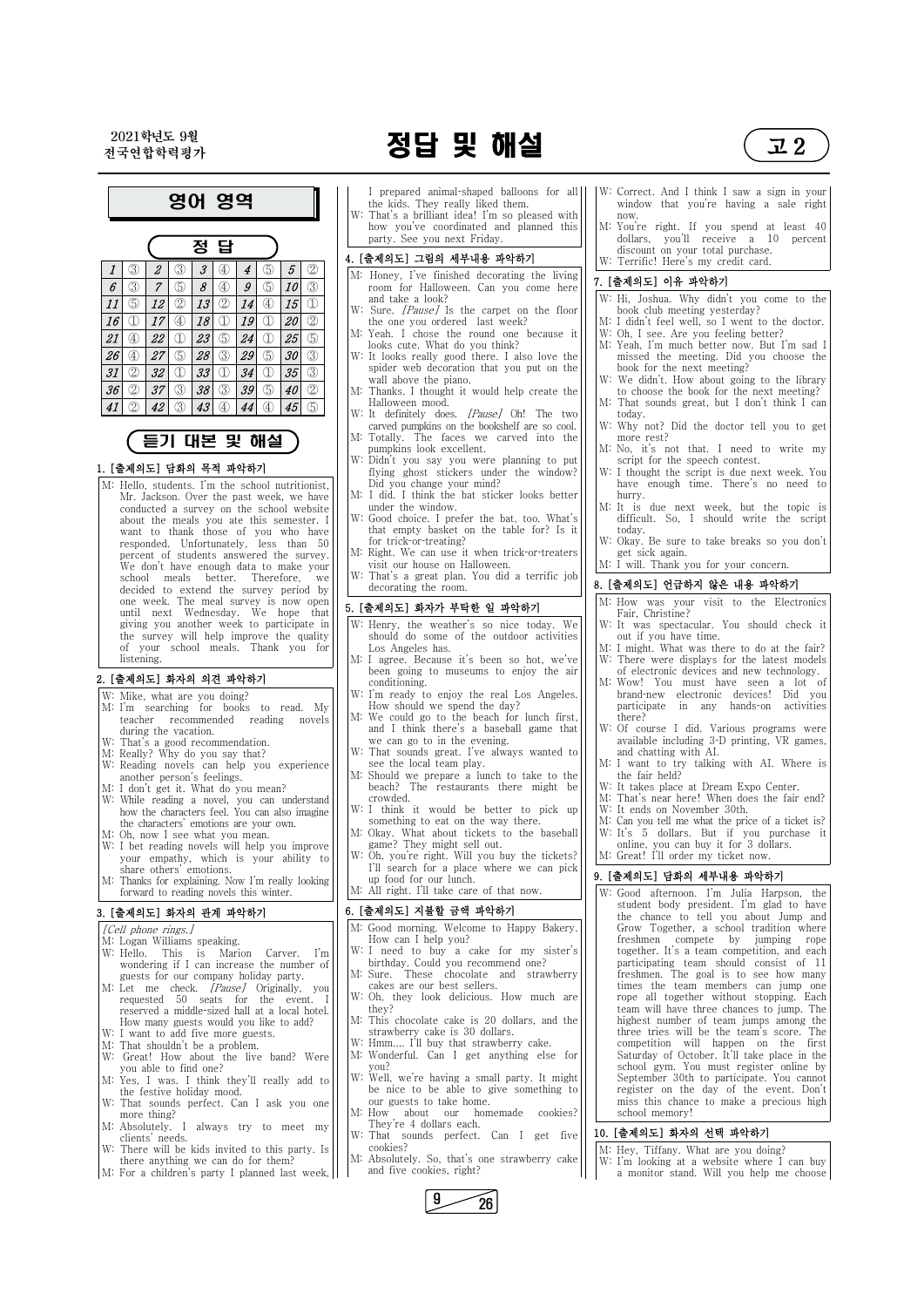# $\overline{u}$ 2 ) 2021학년도 9월<br> $\overline{u}$ 정답 및 해설 2021학년도 9월



which one I should buy from these five options?

- M: I'd be happy to. Have you thought about how much you're willing to spend?
- W: I don't want to spend more than 30 dollars.
- M: Okay. These models are within your budget. [Pause] The plastic ones look really stylish.
- W: They do, but I think plastic is kind of a weak material. I prefer metal ones.
- M: That makes sense. It would be better to have a monitor stand that you can use for a long time. Do you think you would use a storage drawer?
- W: No, I don't need one. I'd rather have more space to store my keyboard.
- M: There are only two options left now. How many USB ports do you need?
- W: I think I need at least 3. I'll buy this one. Thanks for your help.

- W: David, how was your driving test yesterday?
- M: I passed. I got my driver's license.
- W: What a relief! You failed the previous test because you didn't have enough time to prepare.  $M:$   $\qquad \qquad \qquad$

### 11. [출제의도] 대화의 적절한 응답 고르기

- M: Kate, look at the time! We've been working for two hours straight.
- W: Already? Wow, I didn't realize so much time had passed.
- M: Neither did I. Maybe we should take a break. W: .

### 12. [출제의도] 대화의 적절한 응답 고르기

### 13. [출제의도] 대화의 적절한 응답 고르기

- M: Cathy, can you help me? I'm preparing my science presentation, but it's not easy to explain my topic.
- W: Sure. What can I do to help?
- M: I'm having trouble creating a way to
- visualize what I say in my presentation. W: How about using an image or a chart? It can help your audience understand the topic because they'll be able to clearly see the information.
- M: That's a great idea, but I'm not familiar  $\|\cdot\|$ with how to make those things. Do you  $\begin{bmatrix} 1 & 0 \\ 0 & 0 \end{bmatrix}$ have any tips?
- W: You could use an infographic building program. I've used one to make proper graphs and tables before. It's easy to use.
- M: Really? How did you get the program? W: I downloaded it from a website last
- semester. It's a free-share program. M: That program would help me a lot. Would
- you give me the website address? W: .
- 

### 14. [출제의도] 대화의 적절한 응답 고르기

W: Look at these beautiful snowy branches! It's the perfect day to climb a mountain. M: Actually, in winter, the weather can cause a lot of problems. Days are short and

### 15. [출제의도] 상황에 적절한 말 고르기

in danger because Natalie might not hear|| 생들에게 승자와 패자에 대해 가르칠 필요가 없다. [해석] 선생님의 지도 없이는 학생들은 협력의 가 치를 인정하는 개인적 발달의 여정에 나서지 않을 것이다. 하고 싶은 대로 내버려 두면, 그들은 본능 적으로 서로 점점 더 경쟁적이 될 것이다. 그들은 스포츠 경기장에서와 마찬가지로 교실 환경 내의 점수, 성적표, 피드백을 비교할 것이다. 우리는 학 운동장과 미디어가 그들을 위해 그렇게 하는 것이 다. 하지만, 우리는 그들에게 승리하는 것보다 삶 에 더 많은 것이 있다는 것과 성공적인 협력을 위 해 그들이 필요로 하는 기술에 대해 가르쳐 줄 필 요가 있다. 성공적으로 함께 일하는 그룹은 고도의 대인 의식뿐만 아니라 다양한 사회적 기술을 가진 개인들을 필요로 한다. 일부 학생들은 본래 이러한 기술에 대한 자연스러운 이해를 가지고 있지만, 그 들은 항상 소수이다. 당신의 교실에 또래들 사이의 협력을 이루도록 하기 위해서, 당신은 의식적이고 주의 깊게 이러한 기술들을 가르쳐야 하고, 학창시 절 내내 계속해서 그것들을 육성해야 한다. [해설] 해석 참조

W: Amanda and Natalie are roommates who go to the same university. They live in an apartment that is a 30-minute walk to their campus. These days, they frequently use electric scooters to commute. Amanda and Natalie both try to be safe while riding the scooters, but Natalie often wears headphones to listen to music while riding. Amanda thinks that can put Natalie a car coming or notice emergency situations on the road. For the sake of everyone's safety, Amanda wants to tell Natalie to stop wearing headphones while  $\begin{bmatrix} 1 & 1 \\ 0 & \frac{1}{2} \end{bmatrix}$ riding her scooter so she can hear more important sounds from cars, pedestrians, and other riders. In this situation, what would Amanda most likely say to Natalie?

여러분들도 아시다시피, 우리 학교는 150년도||【**해석】**문제가 있는 노시의 너무 많은 공무원들은<br>| 전에 지어져수니다. 우리는 한교의 여사가 자|| 새로운 경기장 또는 경전철 시스템, 컨벤션 센터, 기부해 주신 덕분에, 우리는 캠퍼스의 구식이|| <sup>고 잘못</sup> 상상하고 있다. 거의 예외 없이 공공 경책<br>그러한 부부들에 대한 보수를 시작한 수 있으|| 이 도시 변화의 흐름(조석력)을 늦출 수는 없다. [해석] 문제가 있는 도시의 너무 많은 공무원들은 주택 프로젝트와 같은 대규모 건설 프로젝트를 통 해 그들의 도시를 이전의 영광으로 되돌릴 수 있다 고 잘못 상상하고 있다. 거의 예외 없이 공공 정책 우리는 Rust Belt에 사는 가난한 사람들의 요구를 무시하지 말고 공공 정책이 가난한 지역을 돕는 것 이 아닌 가난한 '사람들'을 돕도록 해야 한다. 반짝 이는 새로운 부동산은 쇠퇴하는 도시를 꾸밀 수는 있지만 그러나 이것은 기저에 있는 문제를 해결하 지는 못한다. 쇠퇴하는 도시의 특징은 그들은 그들 의 경제력에 비해서 '너무 많은' 주택과 기반시설을 가지고 있다는 것이다. 건축물의 모든 공급과 너무 적은 수요로 인해 더 많은 공급을 만들어 내기 위 해 공공 자금을 사용하는 것은 의미가 없다. 건물 중심의 도시 재생의 어리석음은 우리에게 도시는 구조물이 아니라 사람이라는 것을 상기시킨다. [해설] 해석 참조

### 16~17. [출제의도] 담화의 주제 파악하기, 언급 하지 않은 내용 파악하기

M: Hello, everyone. I'm Dr. Martin Muller. Do you know that mathematical ability is widespread in the animal kingdom? Many biologists have suggested that counting is not unique to humans. For instance, wolves use strength in numbers while hunting. Wolves have optimal group sizes for hunting different prey. In addition, female frogs count the number of pulses in a male frog's cry. They can do this for phrases up to 10 notes long. Despite what you may have heard, chickens are quite smart. Research shows that newly hatched chicks and adult chickens can count and do basic math. Lastly, the real math wizards of the animal kingdom are desert ants. They are able to find their way back home after leaving their nests for food by counting steps. Now, we will watch a video about these animals.

### 18. [출제의도] 글의 목적 파악하기

### [해석]

Douglas School의 학부모님과 학생 여러분에게 더 전에 지어졌습니다. 우리는 학교의 역사가 자|| 앷놀고 경기생 랑스럽지만, 학교의 그 시설들이 현대 교육을 위|| 뜻의 프녹엑드 해 정확히 맞지는 않습니다. 학교 재단에 아낌없 된 그러한 부분들에 대한 보수를 시작할 수 있을 것입니다. 우리는 이 보수작업으로 우리 학생들에|| ㅜ더ㄷ KUSU I 게 가능한 최고의 교육을 제공하는데 도움이 되|| 듯^!아^! 글프 기를 바랍니다. 강당이 수리되는 첫 번째 건물이 될 것이라는 점을 이 편지로 알려드립니다. 학생 들은 수리가 진행되는 동안 약 한 달 동안 강당 을 이용할 수 없게 됩니다. 이 짧은 불편함이 향 후 몇 년 동안 지역사회 전체의 혜택을 어떻게|| m 장려할 것인지 이해해 주시기를 바랍니다.

| trails are difficult to climb after it snows.  | 0자 모양을 만들었는데, 무언가가 그를 놀라게 할        |                                               |
|------------------------------------------------|------------------------------------|-----------------------------------------------|
| W: I see, but the views on the way up are      | 때마다 이런 일이 생겼다. "우리가 시드니를 떠난        |                                               |
| stunning. I can't wait to see the amazing      | 다는 말은 아니시죠?" 그가 물었다. 그의 어머니        | 23. [출제의도] 글의 주제 파악하기                         |
| view from the mountain peak.                   | 는 막 그에게 그들이 아버지의 일을 위해 시드니         | [해석] 굴, 습지 풀, 그리고 물고기를 포함한 많은                 |
| M: I'm afraid we can't reach the top today.    | 를 떠난다고 그에게 말한 참이었다. Evan은 어머       | 해양 종들은 그들이 미칠 수 있는 영향에 대한 정                   |
| W: Oh, no! I was looking forward to taking     | 니의 말을 가로막으며, 평소에는 하지 않았을 행         | 보가 거의 없는 상태에서 의도적으로 식량이나 침                    |
| photos at the top to prove we made it.         | 동이지만 이번만큼은 용서를 받을 수 있을 것이라         | 식 방제를 위해 도입되었다. 어패류는 양식을 위해                   |
| M: Well, it's getting dark. Because of the icy | 느끼며 "그런데 학교는 어쩌고요?"라고 말했다.         | 전 세계에 의도적으로 도입되어 음식과 일자리를                     |
| trails, the climb has taken longer than        | "Carl과 Daniel과 Martin은요? 우리가 함께 무언 | 제공하지만, 탈출해서 토착종, 생태계 기능, 또는                   |
| expected it would.                             | 가를 하고 싶을 때 그들이 내가 어디에 있는지 어        | 생계에 위협이 될 수 있다. 대서양 연어는                       |
| W: What about going up faster?                 | 떻게 알 수 있죠?" 그의 어머니는 그에게 지금 당       | Washington State와 British Columbia의 해양 그물     |
| M: That could be very dangerous. Let's go      | 장은 친구들과 작별인사를 해야 하지만 Evan이         | 어장에서 길러진다. 매년 많은 연어가 탈출해, 그                   |
| back down today. We can try reaching the       | 그들을 다시 보게 될 것이라고 확신한다고 말했          | 들은 Washington State, British Columbia, Alaska |
| peak another time.                             | 다. "그들에게 작별을 말하라고요? 작별인사를요?"       | 의 해수와 담수에서 발견되어진다. 여가용 낚시 또                   |
| W: That's too bad. We were planning to see     | 그는 계속해서 되뇌였고, 되뇌일 때마다 목소리에         | 한 침입종을 전파시킬 수 있다. Maine의 미끼용                  |
| the view at the top.                           | 는 더욱 근심이 어렸다.                      | 벌레들은 전국적으로 인기가 있다. 그것들은 보통                    |
| М:                                             |                                    |                                               |

### [해설] 해석 참조

### 19. [출제의도] 주인공의 심경 파악하기

[해석] Evan은 눈이 휘둥그레지고 입이 (알파벳)

[해설] 해석 참조

[어구] for the time being 지금 당장은, 지금으로서는

### 20. [출제의도] 필자의 주장 파악하기

- [어구] Rust Belt 미국 북부의 사양화된 공업지대 folly 어리석음
- 교감 Kyla Andrews 드림

[어구] embark on ~에 착수하다 interpersonal 대인 간

### 21. [출제의도] 함축적 의미 파악하기

[해석] 창의적인 팀은 역설적인 특징을 보인다. 그 것은 우리가 상호 배타적이거나 모순된다고 가정하 는 생각과 행동의 경향을 보여준다. 예를 들어, 최 고의 작업을 수행하기 위해서는 팀이 해결하려는 문제와 관련된 주제에 대한 깊은 지식과 수반되는 과정의 숙달이 필요하다. 그러나 동시에, 널리 퍼져 있는 지혜나 일을 하는 입증된 방법에 구애받지 않 는 신선한 관점이 필요하다. 종종 '초심자의 마음' 이라고 불리는 이것은 신참의 관점이다. 즉, 이런 사람들은 호기심 많고, 심지어 장난기 넘치고, 질문 이 아무리 순진해 보이더라도 무엇이든 기꺼이 물 어보는데, 이것은 자신이 모르는 것이 무엇인지도 모르기 때문이다. 따라서 모순되는 특징들을 한데 모으는 것이 새로운 아이디어의 과정을 가속화할 수 있다.

### [해설] 해석 참조

### 22. [출제의도] 글의 요지 파악하기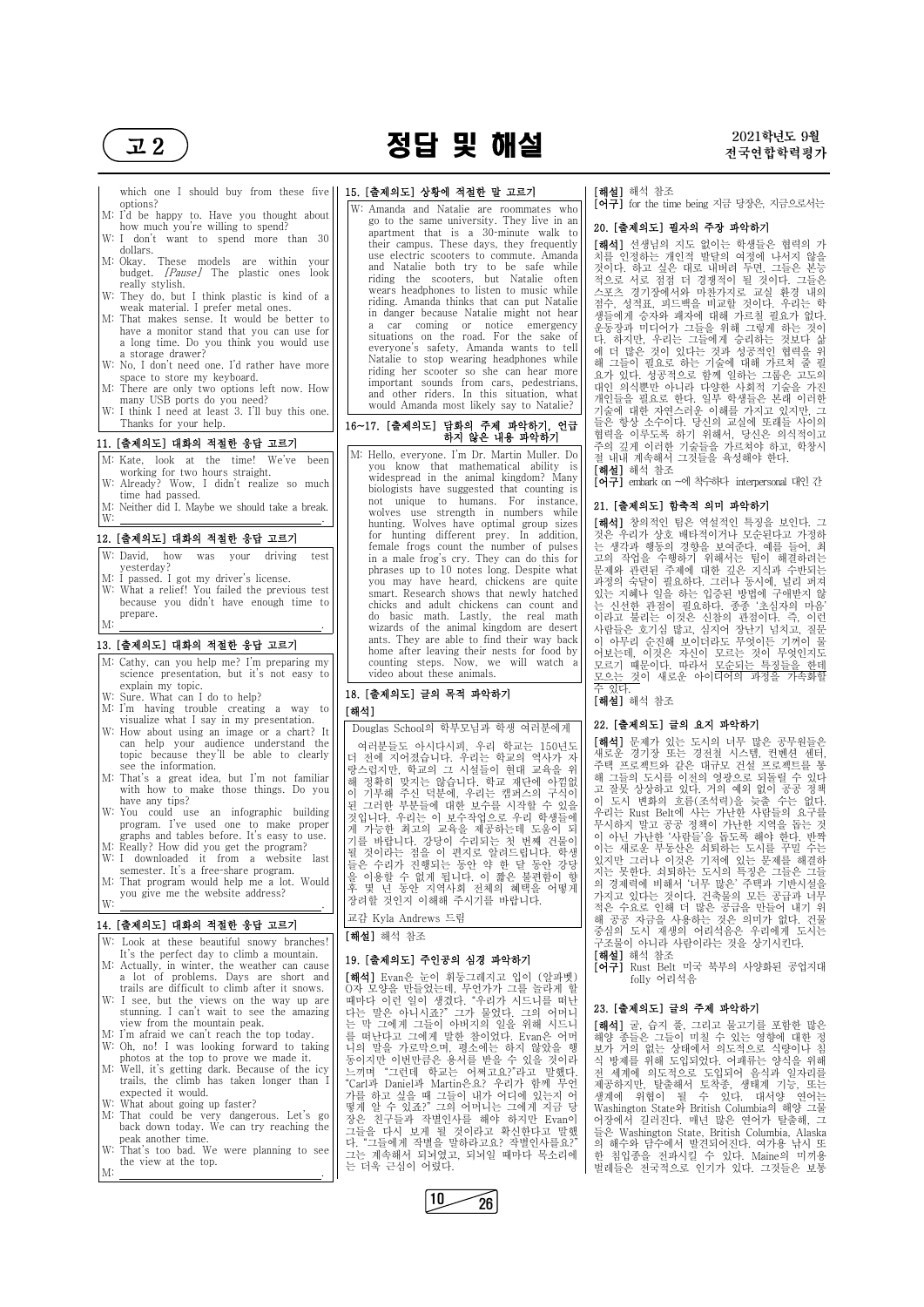

많은 다른 유기체들을 포함하는 해초에 싸여 있다.<br>만약 해초가 버려지면, 해초나 해초 위에 있는 유 기체들은 새로운 영역에서 군락을 이룰 수 있다.<br>낚시용 장화, 여가용 보트와 트레일러는 유기체를 한 장소에서 집어 올려 다른 곳으로 옮길 수 있다.<br>**[해설]** 해석 참조 [어구] invasive 침입하는

### 24. [출제의도] 글의 제목 파악하기

[해석] 화려한 고층 건물, 금융 본부, 관광 센터, 기념품 행상인들이 Battery Park City로 나아가기 전에, 세계 무역 센터 뒤편의 지역은 거대하고 혐 오스러운 쓰레기 매립지였다. 1982년, 예술가 Agnes Denes는 비록 일시적이긴 하지만 그 매립<br>지를 다시 원래의 뿌리로 되돌리기로 결정했다. Denes는 Public Art Fund로부터 Manhattan에서 지금까지 본 가장 의미심장하며 환상적인 공공 사<br>업 작품 중 하나를 만들어 달라는 의뢰를 받았다. 그녀의 콘셉트는 전통적인 조형물이 아니라 대중이 미술을 보는 방식을 바꾼 살아있는 설치 조형물이 었다. 예술의 이름으로, Denes는 반짝이는 쌍둥이 | |@ 빌딩의 그림자에 아름다운 황금 밀밭을 만들었다. | <u>| 2021년114</u><br>작품인 *Wheatfield— A Confrontation을* 위해, | | Bay Street<br>Denes와 자원 봉사자들은 4에이커의 땅에서 쓰레 | | | 기기 11 기를 치운 다음 그 지역 위에 황색 빛깔의 너울거 리는 곡물을 심었다. 수개월의 농사와 관개 후에 | | ̄ 밀밭은 무성하게 되고 준비가 되었다. 그 예술가와 | | ̄ 그녀의 자원 봉사자들은 수천 파운드의 밀을 수확 하여 뉴욕의 푸드 뱅크에 기부하였고, 뉴욕 사람들 의 마음과 몸에 모두 영양분을 공급해 주었다. [해설] 해석 참조

[어구] irrigation 관개

### 25. [출제의도] 도표의 내용 이해하기

[해석] 위 도표는 2018년과 2019년에 한국의 궁을 방문한 한국인 방문객과 외국인 방문객의 수를 보 여준다. 2018년부터 2019년까지 2년의 기간 동안 덕수궁의 총 방문객 수는 창경궁의 총 방문객의 수 | | \_ 는 빨간색 보다 컸다. 2018년부터 2019년까지 창경궁의 총 방문객 수는 감소했으나, 같은 기간 동안 덕수궁의 | <sub>[쳬</sub> 방문객 수는 증가했다. 2018년과 2019년 두 해 모 두, 그 두 궁은 한국인 방문객이 외국 방문객보다 많았다. 2018년에 덕수궁의 한국인 방문객 수는 창 | 29 **[출제의도** 경궁의 한국인 방문객 수의 절반보다 적었다. 2019 년에 창경궁의 한국인 방문객 수는 외국인 방문객 | L에 수의 10배보다 많았다.

- 퀴즈쇼 우리의 오랜 친구들, 선생님들, 추억에 관한 50개의 문제에 답하세요. 챔피언은 영화 티켓 바비큐 파티는 오후 8시에 시작될 것입니다.
- 

[해설] 2019년 창경궁의 한국인 방문객 수는 외국인 방문객 수 보다 10배 미만이었다.

### 26. [출제의도] 세부내용 파악하기

[해석] Patricia Bath는 눈 건강을 옹호하는데 자 | 하기 때문에 오랜 기간동안 음식 없이 생존이 가<br>신의 삶을 보냈다. 1942년에 태어나. 그녀는 New | 능하도록 그들의 신진대사를 매우 많이 낮춘다. 신의 삶을 보냈다. 1942년에 태어나, 그녀는 New York City의 Harlem 지역에서 성장했다. 그녀는 Howard 의과 대학을 1968년에 졸업했다. 수련의 로서 시간을 보내는 동안 그녀는 눈 관리 부족으 로 많은 가난한 사람과 흑인이 눈이 멀게 되고 있 음을 알게 되었다. 그녀는 눈 질병과 장애를 연구<br>하는 의학 분야인 안과학에 몰두하기로 결심했다. 경력이 쌓이면서 그녀는 의과 대학에서 학생을 가 | [해설] 5 has → have 르쳤고 다른 의사들을 훈련시켰다. 1976년에 그 녀는 "시력은 기본적인 인권이다"라는 기본 원칙 으로 미국시각장애예방협회(AiPB)를 공동 설립했 다. 1980년대에 Bath는 눈 치료에서 레이저 사용 | **30. [출제의도** 을 연구하기 시작했다. 그녀의 연구는 그녀를 의 | <sub>【체서】 노어</sub><sub>시</sub>

# $\frac{2021$ 학년도 9월 2009년 - 2009년 2월 20일 1월 20일 1월 20일 21일 1월 21일 1월 21일 1월 21일 1월 21일 1월 21일 1월 21일 1월 21일 1월 21일 1월 21일 1월 21일 1월 21일 1월 21일 1월 21일 1월 21일 1월 21일 1월 21일 1월 21일 1월 21일 1월 21일 1월 21일 1월 21일 1월 21일 1월 21일 1월 2

| 인 여성 의사가 되는데 이르게 했다.            |  |
|---------------------------------|--|
| <b>[해설]</b> 해석 참조               |  |
| [어구] advocate 옹호하다 patent 특허(권) |  |

### 27. [출제의도] 세부내용 파악하기 [해석]

### Bright Future Walkathon

| Sunny Side 재단은 어려운 사람들을 돕기 위해<br>연례 Bright Future Walkathon을 개최합니다.                                                                 | चंड |
|-------------------------------------------------------------------------------------------------------------------------------------|-----|
| 연례 Bright Future Walkathon을 개죄압니다.<br><b>날짜 &amp; 장소</b><br>· 날짜: 9월 25일, 토요일(시작 시간: 오전 9시)   재?<br>· 장소: Green Brook 공원<br>날짜 & 장소 |     |
|                                                                                                                                     |     |

### 등록

․ 등록비: \$10

․ 모든 등록비는 지역 자선 단체에 기부될 것입니다. ㆍ www.ssfwalkathon.com에서 온라인으로 등록하세요 || 과 통제에 대<br>- ㆍ <u>´ - · · =</u> · · · · · 코스 (하나를 선택) ․ A 코스: 3 ㎞ (전 연령 환영) ․ B 코스: 5 ㎞ (15세 이상) 세부 사항 ․ 코스를 완주한 참가자는 티셔츠를 받을 것입니다. ․ 취소 시 환불이 되지 않습니다.

[해설] 해석 참조

### 28. [출제의도] 세부내용 파악하기

### [해석]

#### South High School 동창회 2011년 졸업

 여러분은 고등학교의 오랜 친구들이 그립지 않 습니까? 여러분의 고등학교 시절을 기억하고 그 들을 만나러 오세요!

### ◎ 일시 & 장소

- 2021년 11월 6일 토요일 오후 7시-오후 10시까지 - Bay Street 공원

### ◎ 티켓 예약 (1인당)

- 티켓 가격: \$40
- 10월 15일까지 예약하면 티켓 가격은 30달러입 니다.
- 10월 31일까지만 환불은 가능합니다.

### ◎ 주요 행사

[<mark>해석</mark>] 철학적 활동은 <u>무지의 인식</u>에 기초를 둔다.<br>지식에 대한 철학자의 갈망은 그 답이 결코 발견 되지 않는다 하더라도 질문에 대한 더 나은 답을 찾으려는 시도를 통해 보이게 된다. 동시에, 철학 자는 또한 지나치게 확신하는 것이 다른 가능성들 과 더 나은 가능성들의 발견을 방해할 수 있다는 것을 알고 있다. 철학적 대화에서 참여자들은 그 들이 알지 못하거나 이해하지 못하는 것이 있다는 것을 인식한다. 그 대화의 목표는 누구라도 미리 알지 못했거나 이해하지 못했다는 생각에 도달하 는 것이다. 철학이 존재하지 않는 전통적 학교에 서, 학생들은 흔히 사실적 질문에 대해 공부하고,<br>교육과정에 실린 특정한 내용을 배우며, 철학적인 문제를 해결하도록 요구받지 않는다. 하지만 우리 는 누구라도 알지 못하는 것에 대한 인식이 지식 을 습득하는 좋은 방법이 될 수 있다는 것을 안다. 지식과 이해는 사색과 토론을 통해 발달한다. 생 각을 말로 표현하는 것은 생각을 더 분명하게 만 든다. 따라서 학생들은 잘못된 무언가를 말하거나 처음에 그들이 옳다는 것을 확신하지 않고 이야기 하는 것을 두려워해서는 안 된다.

[해석] 가장 강력한 감정적 경험은 기쁨, 영감, 고 통을 견딜 수 있게 만드는 일종의 사랑을 가져다 주는 경험이다. 이러한 감정적 경험은 우리가 행복 하다고 느끼는 것으로 귀착하는(끝나는) 선택과 행 동의 결과이다. 우리가 정신적 필터를 통해 행복을 바라볼 때, 우리는 그것이 고통이나 마음의 아픔이 없다는 것을 의미하는 것이 아니라는 것을 깨닫는 다. 아프거나 다친 아이와 함께 앉아 있으면, 모든 부모는 아들 혹은 딸이 치유되기 시작할 때 벅차오 르는 깊은 기쁨을 알게 된다. 이것은 이전의 고통 과 대조함에 따라 어떻게 우리가 더욱 강렬해진 행 복으로 넘쳐날 수 있는지의 간단한 예이다. 이와 같은 경험은 변연계의 화학적 기록 보관소에 들어 간다. 진정한 행복을 경험할 때마다, 기억했던

### ◎ 주의 사항

- 복장 규정: South 고등학교의 정신을 보여주 는 빨간색 재킷을 입어야 합니다. - 친구는 세 명까지 초대할 수 있습니다.

[해설] 해석 참조

[어구] reunion 동창회

### 29. [출제의도] 어법성 판단하기

[해석] 심해에 사는 유기체들은 몸에 물을 저장하 | 지식과 이해는 사색과 토론을 통해 발달한다. 생 여 고압에 적응해 왔고, 일부는 거의 물만으로 구 | 각을 말로 표 성되어 있다. 대부분의 심해 유기체들은 부레가 | 든r 없다. 그들은 냉혈 유기체들로 주변 환경에 체온 을 맞추어, 낮은 신진대사를 유지하고 있는 동안 차가운 물에 생존하게 한다. 많은 종들은 먹을 수 있는 드문 음식을 찾는 것이 많은 에너지를 소비 | **[어구]** hinder 하기 때문에 오랜 기간동안 음식 없이 생존이 가 심해의 많은 포식성 물고기는 거대한 입과 날카로 운 이빨을 가지고 있는데 그것들이 먹이를 붙잡고 제압하게 한다. 해양의 잔광 구역에서 먹이를 잡 반면 나머지 포식자들은 먹이감이나 짝을 끌어들 이기 위해 자신의 빛을 만들어 낼 수 있다.

> [해석] 기름에 튀긴 음식은 싱거운 음식보다 더 맛 있고, 어린이와 어른들은 그런 음식에 대한 취향을<br>발달시킨다. 지방이 많은 음식은 뇌로 하여금 진정,

- 료 장비 특허를 받은 최초의 아프리카계 미국 후 | L해식] 농업에서 인류의 혁신은 식물의 사연적 변<br>이 여성 인사가 되는데 이르게 해다 [해석] 농업에서 인류의 혁신은 식물의 자연적 번 튤립, 감자에 있어 개량을 가능케 했다. 이러한 경 작 과정은 소비자들이 식료품 가게에서 찾는, 몇몇 의 알아볼 수 있는 채소나 과일을 만들어냈다. 그 러나 만약 추수가 망쳐지면 소수의 재배된 작물에 만 의존하는 것은 인류를 기아나 농업의 손실에 취 | **[해설]** 해석 ? 약한 상태에 둘 수도 있다. 예를 들어, 아일랜드 | **[어** 사람들이 영양학적으로 균형 있는 식사를 마련하기 위해 주로 감자와 우유에 의존했기 때문에, 아일랜 드 감자 기근 (사태) 동안 백만 명의 사람들이 3 년의 추이에 걸쳐 사망했다. 재배 식물과 공생 관 | 'TH 기능'" 계를 유지하려면, 인류는 생물의 다양성을 고려해 | 쓰는, 그물기 야만 하고 식물의 단일 경작이 가져올 수 있는 잠 | 륿르~~~~~~~~ 아만 아고 식물의 단일 경식이 가서를 ㅜ 있는 섬 │ 항스트레스와 진정 효과를 가진 강력한 호르몬인,<br>재적 <u>이점(→결점</u>)에 대해서도 인식해야만 한다. │ 아드레날린의 반대로 알려진 옥시토신을 혈류에 분<br>설령 그것들이 당장은 유용하고 이득이 된다고 보 │ 비치겠 친구 그리 이利 '인아 오신'이라 용신간 인 이지는 않아도 모든 종류의 씨앗을 심는 것은 다가 올 세대들을 위해 그러한 식물들이 오래 지속되는 보다 더 깊은 기쁨이 벅차오르면서 저장된 감정이 34. [출제의도] 빈칸 추론하기 아드레날린의 반대로 알려진 옥시토신을 혈류에 분 비하게 하고 그로 인해 '위안 음식'이란 용어가 있 다. 심지어 우리는 너무 많이 먹도록 유전적으로



[어구] overpower 제압하다

residual light zone 잔광 구역

### 30. [출제의도] 문맥상 적절한 어휘 파악하기

것을 보장해 줄 수 있다. 야생에 대한 자연의 능력 과 통제에 대한 인간의 욕망 사이에서 균형은 유지

 $[\vec{a}]$  3 benefits  $\rightarrow$  drawbacks

[어구] monoculture 단일 경작

### 31. [출제의도] 빈칸 추론하기

[해석] 상대성은 여러 면에서 그리고 삶의 많은 다른 영역에 걸쳐 정신을 위한 일반적인 메커니즘 으로 작용한다. 예를 들어, Mindless Eating의 저 자 Brian Wansink는 그것이 우리의 허리 둘레에 도 영향을 미칠 수 있다는 것을 보여주었다. 우리 는 어느 정도로 먹을지를, 단순히 우리가 실제로 얼마나 많은 음식을 소비할지의 함수로서가 아니 라 그것의 선택(대안)과의 비교를 통해서 결정한 다. 우리가 메뉴에 있는 8온스, 10온스, 12온스의 버거 세 개 중 하나를 선택해야 한다고 하자. 우 리는 10온스 버거를 고르고 식사가 끝날 때쯤이 면 완벽하게 만족할 수 있을 것이다. 하지만 만약 군군 구가에 신택권이 10온스, 12온스, 14온스<br>대신에 우리의 선택권이 10온스, 12온스, 14온스<br>라면, 우리는 다시 중간의 것을 선택할 것이고, 비록 우리가 더 많이 먹었더라도, 식사가 끝날 때 매일 영양분을 섭취하거나 포만감을 느끼기 위해 필요하지 않았던 12온스의 햄버거에 똑같이 행복 감과 만족감을 다시 느낄 수 있을 것이다. [해설] 해석 참조

### 32. [출제의도] 빈칸 추론하기

[해설] 해석 참조

[어구] hinder 방해하다

### 33. [출제의도] 빈칸 추론하기

활성화된다. 당신의 정신적 유전자는 어떤 의미에

서 기쁨으로 가는 당신의 생물학적 보물지도이다.

[해설] 해석 참조

[어구] bubble over (흥분·열광 등이) 벅차오르다